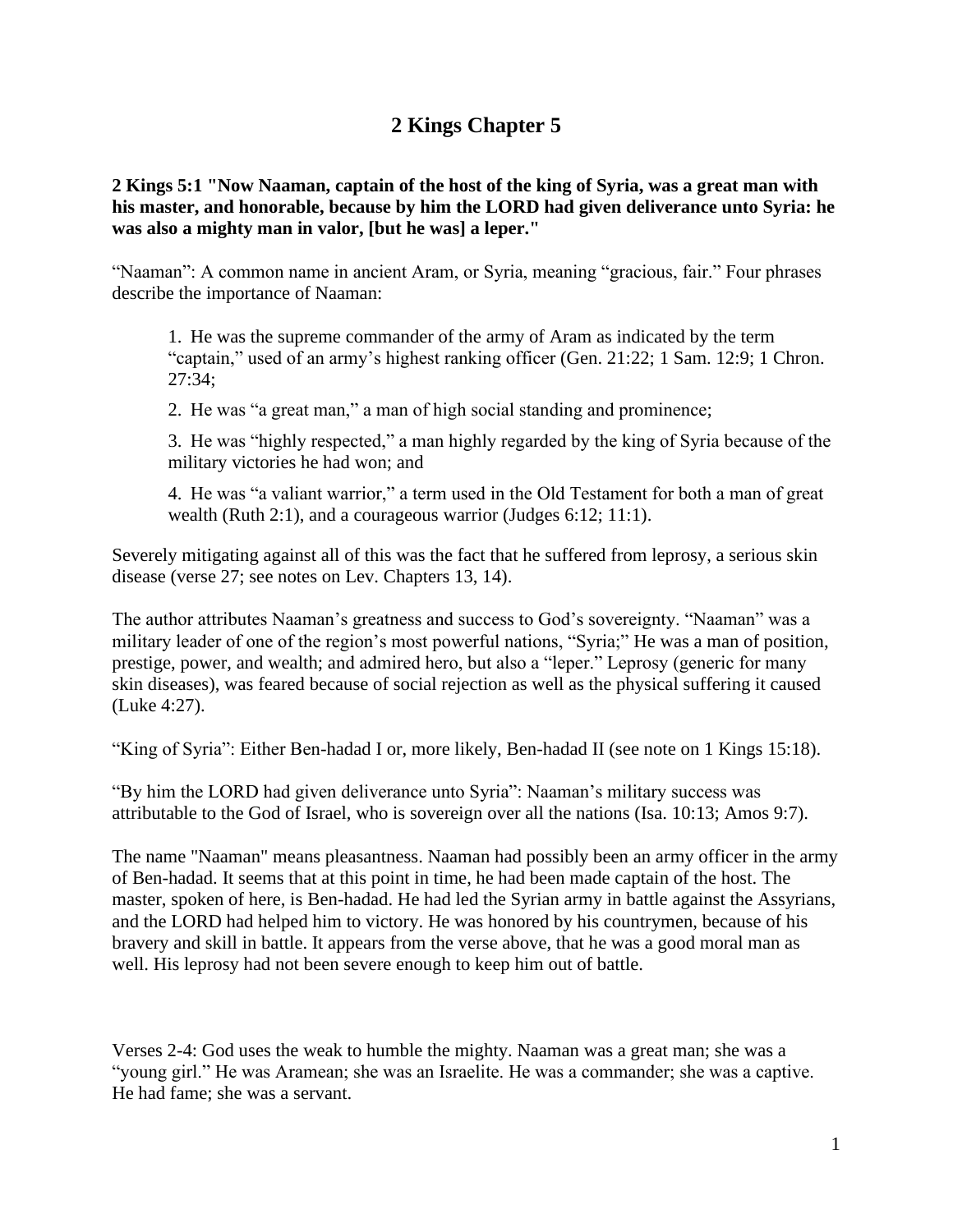#### **2 Kings 5:2 "And the Syrians had gone out by companies, and had brought away captive out of the land of Israel a little maid; and she waited on Naaman's wife."**

"Companies": Naaman led the Syrian army in quick penetrations across Israel's border (1 Sam. 30:8, 15). On one of his raids, he captured a young Israelite girl used as a servant, who ultimately told him of Elisha.

It seemed, there was never a peace between Syria and Israel that lasted very long. There were border skirmishes frequently. This little maid from Israel had been captured on one of these raids.

## **2 Kings 5:3 "And she said unto her mistress, Would God my lord [were] with the prophet that [is] in Samaria! for he would recover him of his leprosy."**

The prophet … in Samaria": Elisha maintained a residence in the city of Samaria (6:32).

The word for "leprosy" designates not only Hansen's disease (15:5), but also serious skin conditions (Lev. 13:1-46), and various types of fungi (Lev. 13:47-56; 14:33-57).

It appears, the maid was happy in her captivity. It even appears that she cares for Naaman, her master. She believes, that if Naaman was in Samaria, Elisha could heal his leprosy. She is aware the healing comes from the LORD, but is mightily manifested through Elisha. She is so sure of this, that she tells her mistress.

## **2 Kings 5:4 "And [one] went in, and told his lord, saying, Thus and thus said the maid that [is] of the land of Israel."**

What the girl had said to her mistress; one of the servants of the house that overheard it; or rather, Naaman went and told his lord the king of Syria. For as this was said to his wife, no doubt she told it to her husband, and not a servant; and the following words require this sense, and is the sense of most Jewish commentators.

"Saying, thus and thus said the maid that is of the land of Israel": Who for her wit and beauty might be well known at court by the name of the Israelite girl.

This possibly means that Naaman went in and told Ben-hadad that this girl said, there was a prophet in Israel, who could cure Naaman's leprosy.

## **2 Kings 5:5 "And the king of Syria said, Go to, go, and I will send a letter unto the king of Israel. And he departed, and took with him ten talents of silver, and six thousand [pieces] of gold, and ten changes of raiment."**

"King of Israel": Jehoram (see note on 1:17).

"Ten talents of silver and six thousand pieces of gold": About 750 pounds of silver and 150 pounds of gold.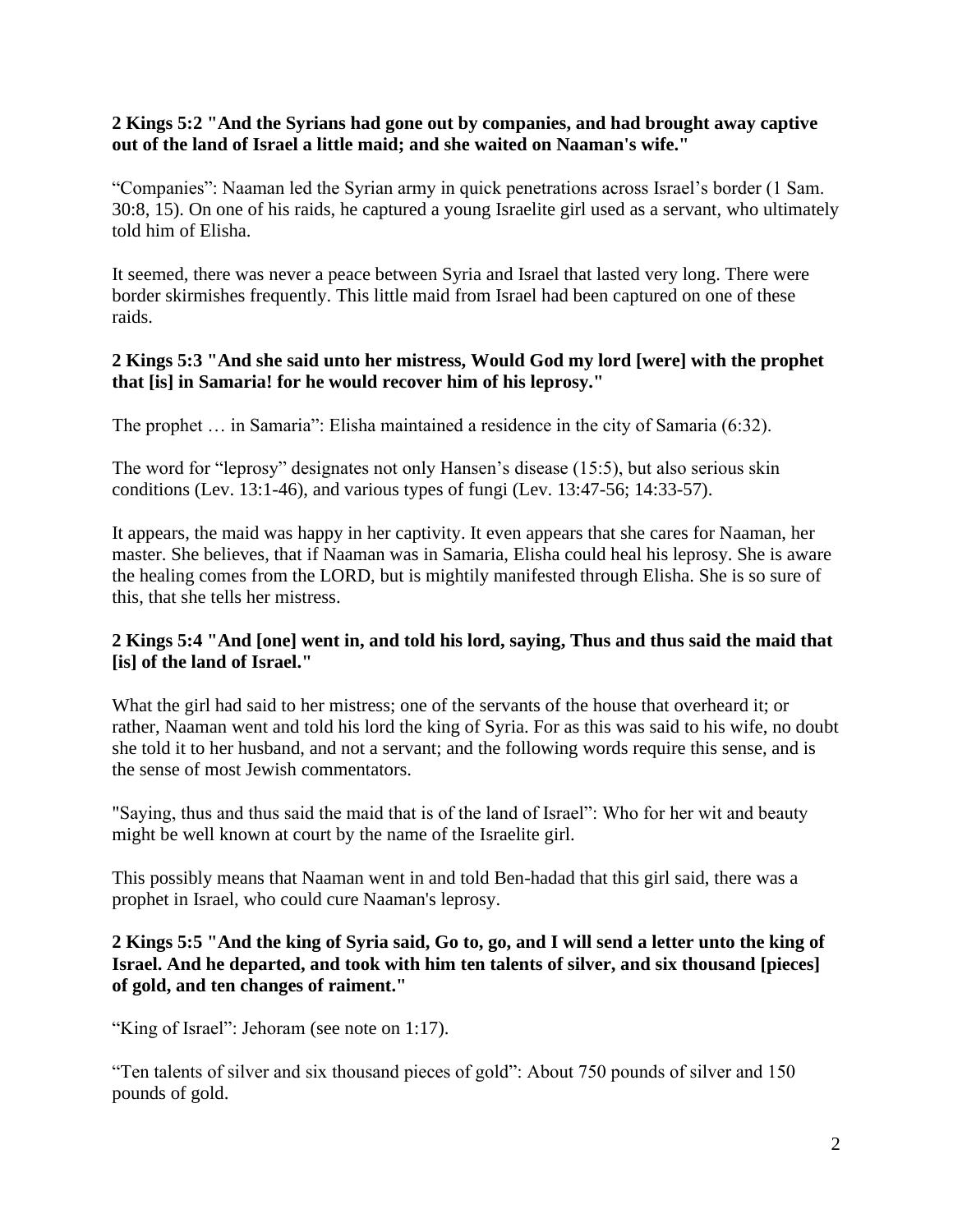Naaman also, sent ten changes of clothing. This means that Naaman was very important to the kingdom, and he must be cured regardless of cost. Notice who he sends the money to. It is the king of Israel. Such a gift would surely turn the head of the king of Israel.

## **2 Kings 5:6 "And he brought the letter to the king of Israel, saying, Now when this letter is come unto thee, behold, I have [therewith] sent Naaman my servant to thee, that thou mayest recover him of his leprosy."**

The contents of which were, so far as it concerned Naaman and his case, which are only observed, these.

"Now when this letter is come unto thee": Was received by him.

"Behold, I have therewith sent Naaman my servant unto thee": The bearer of it.

"That thou mayest recover him of his leprosy": Meaning not he himself, but that he would recommend him to the care of a proper person, his prophet, and enjoin him to do the best he could for him. But the king of Israel mistook his meaning, as appears by what follows in the next scripture.

Messengers from kings were allowed to carry their messages to the king of the land without danger. Ben-hadad was a heathen king. He thought if there were someone in the land that could heal Naaman, he would surely be working for the king. He sent the letter and the gifts to the king, so Naaman would be healed.

Verses 5-7: Jehoram feared that the "letter" of the "king of Syria" might have been a pretext for war. Letters of provocation were common enough in the ancient Near East (1 Kings 20:1-11).

## **2 Kings 5:7 "And it came to pass, when the king of Israel had read the letter, that he rent his clothes, and said, [Am] I God, to kill and to make alive, that this man doth send unto me to recover a man of his leprosy? wherefore consider, I pray you, and see how he seeketh a quarrel against me."**

"Rent his clothes": This action was a sign of distress and grief (1 Kings 21:27). Jehoram thought that Ben-hadad expected him to cure Naaman's leprosy. Since Jehoram knew that this was impossible, he thought he was doomed to have a major battle with the Syrians. When Elisha heard of Jehoram's distress, he told the king to send Naaman to him for healing (verse 8).

The king of Israel knew that only God could give life to a person. Someone with leprosy was thought of as being dead. The king of Israel knew how serious a sin it would be, to put himself in the place of God. He tears his clothes to prove that this is not his idea. He believes this to be some kind of a trick the king of Syria is pulling, to get him in trouble with God.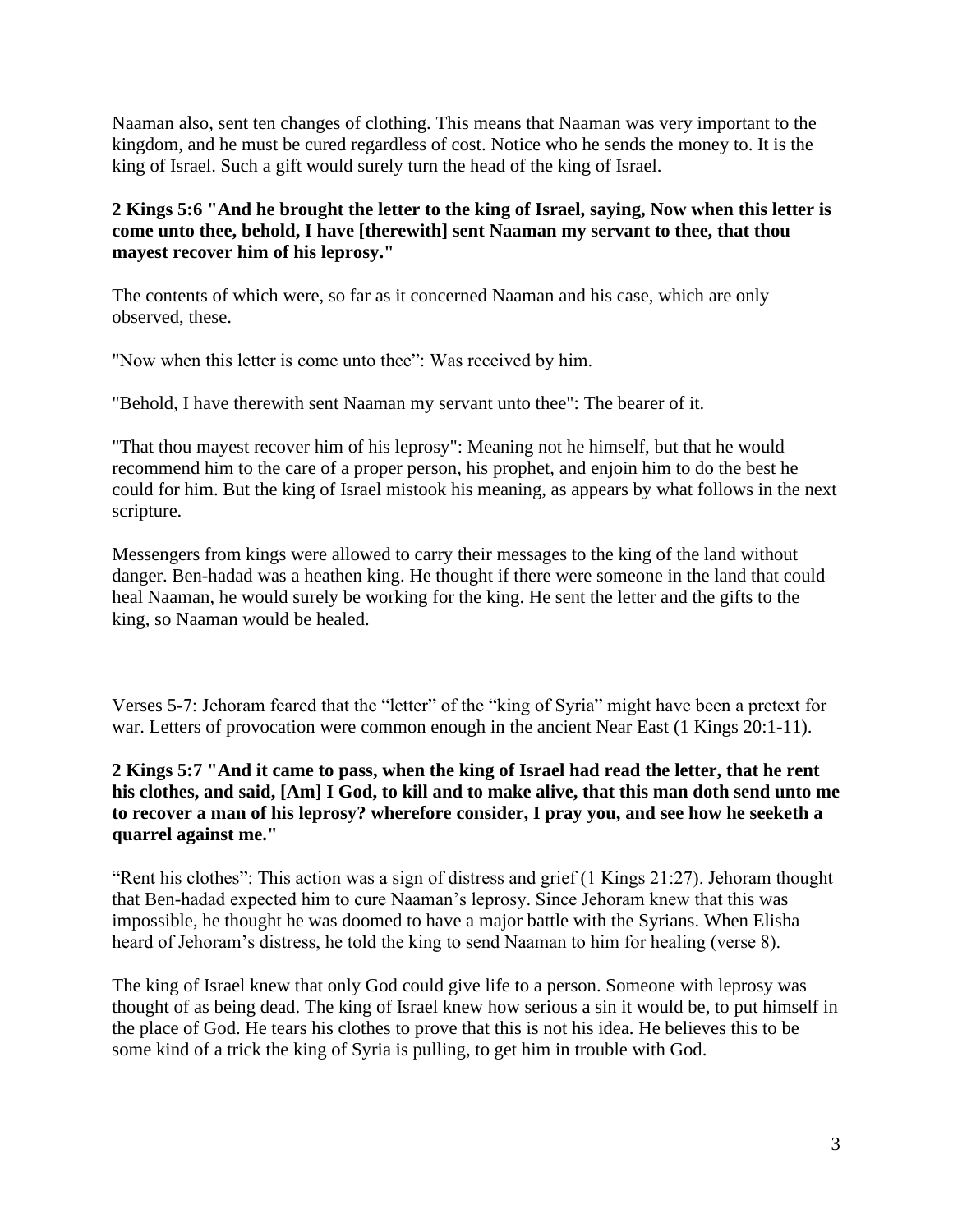**2 Kings 5:8 "And it was [so], when Elisha the man of God had heard that the king of Israel had rent his clothes, that he sent to the king, saying, Wherefore hast thou rent thy clothes? let him come now to me, and he shall know that there is a prophet in Israel."**

"There is a prophet in Israel" was the same as saying Israel had a real God.

We do not know for sure, but it appears the king was not aware of Elisha's part in the raising of the woman's son from the dead. Elisha heard of this, and sent word to the king to send Naaman to him. It was almost as if he was saying, "the king of Israel and the king of Syria will realize there is a prophet in the land". This was as much for the benefit of Israel, as it was for Syria.

## **2 Kings 5:9 "So Naaman came with his horses and with his chariot, and stood at the door of the house of Elisha."**

In his chariot drawn by horses; or "with horsemen and chariots", a great retinue, both for his own grandeur, and for the honor of the prophet, and to make him the more respectable by him.

"And stood at the door of the house of Elisha": Who now dwelt at Gilgal, as is probable (see 2 Kings 4:38), hither Naaman was directed, and here he stopped. And having sent a messenger to Elisha to acquaint him who he was, and what was his business, he stayed waiting for an answer.

From a very early age, the Syrians used horse-drawn chariots. This was not unusual then. This proud man would not go into the humble house of Elisha.

Verses 10-14: No one should seek a display of God's power without first submitting to Him. The cure for Naaman's spiritual need (his true problem), was to humble himself (Luke 5:12-13). Elisha's counsel would force him to set aside his pride and his preconceived notions and trust God, even though he had hoped for a more dignified healing process.

#### **2 Kings 5:10 "And Elisha sent a messenger unto him, saying, Go and wash in Jordan seven times, and thy flesh shall come again to thee, and thou shalt be clean."**

Or returned an answer by Naaman's messenger; he did not go out to him, choosing to be retired, as he commonly did. And being perhaps employed in prayer for the cure; and it may be also to show his contempt of or little regard he had to worldly grandeur and honor, as well as to mortify the pride of Naaman.

"Saying, go and wash in Jordan seven times": So, according to the law of the cleansing the leper, he was to be sprinkled seven times, and on the seventh day his flesh was to be bathed or dipped all over in water, which is meant by washing here (Lev. 14:7).

"And thy flesh shall come again to thee": Which was eaten and consumed by the disease on him.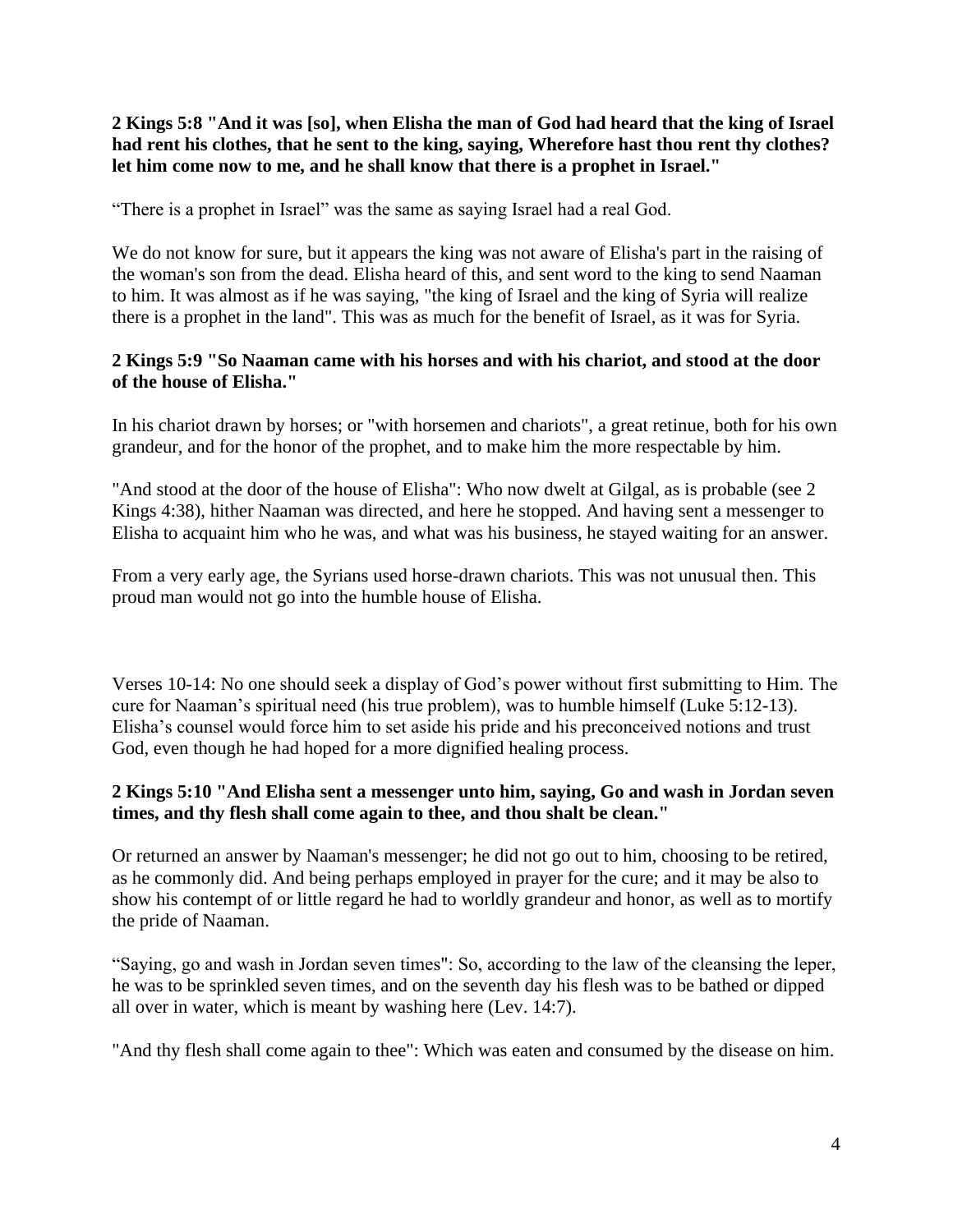"And thou shalt be clean": Freed from this pollution, or filthy disease, with which he was defiled. For a leper was reckoned unclean (Lev. 13:3).

Since he did not come in to Elisha, Elisha did not come out to him, but sent him a message. The commander of the army would find this a very degrading thing to do, as if he were not clean.

## **2 Kings 5:11 "But Naaman was wroth, and went away, and said, Behold, I thought, He will surely come out to me, and stand, and call on the name of the LORD his God, and strike his hand over the place, and recover the leper."**

"Surely come out to me": Because of his personal greatness (verse 1), his huge gift (verse 5), and diplomatic letter (verse 6), Naaman expected personal attention to his need. However, Elisha did not even go out to meet him. Instead, he sent his instructions for healing through a messenger (verse 10). Naaman was angry because he anticipated a personal cleansing ceremony from the prophet himself.

Because of his prominence "Naaman" expected a greater reception from Elisha.

We see a very proud man. He was a great man in his land, and he expected the holy man to show him respect. We must remember, he had shown the holy man no respect. He had made up his mind, how this healing was to take place, and none of his expected things happened. He did not even hear the holy man call upon his LORD. He is insulted.

#### **2 Kings 5:12 "[Are] not Abana and Pharpar, rivers of Damascus, better than all the waters of Israel? may I not wash in them, and be clean? So he turned and went away in a rage."**

"Damascus," the capital of Syria, has been labeled the oldest continually inhabited city in the world (Isa. 7:8). It is located northeast of the Sea of Galilee and Mount Hermon in northern Palestine. Three major caravan routes passed through Damascus. Major roads extended from the city to the southwest into Palestine and Egypt, straight south to Egypt and the Red Sea, and east to Babylon. Damascus owed its prosperity to two rivers, the Abana and the Pharpar (verse 12). The Syrian people were so proud of these streams that Naaman the Syrian leper almost passed up his opportunity to be healed when Elisha told him to dip himself in the waters of the Jordan River in Israel. He thought of the Jordan as an inferior stream in comparison with these majestic rivers (verse 9-14). However, it was obedience to God's Word that was the issue, not the quality of the water. In the days of Israel's divided kingdom, Damascus was the capital of an Aramean kingdom that engaged in hostilities, not only with Israel and Judah, but also with mighty Assyria.

His pride was about to keep him from being healed. He was familiar with the rivers of Damascus, and he knew they were clean. He could not believe he had come so far, to just wash in the water of the river. He was really angry.

**2 Kings 5:13 "And his servants came near, and spake unto him, and said, My father, [if] the prophet had bid thee [do some] great thing, wouldest thou not have done [it]? how much rather then, when he saith to thee, Wash, and be clean?"**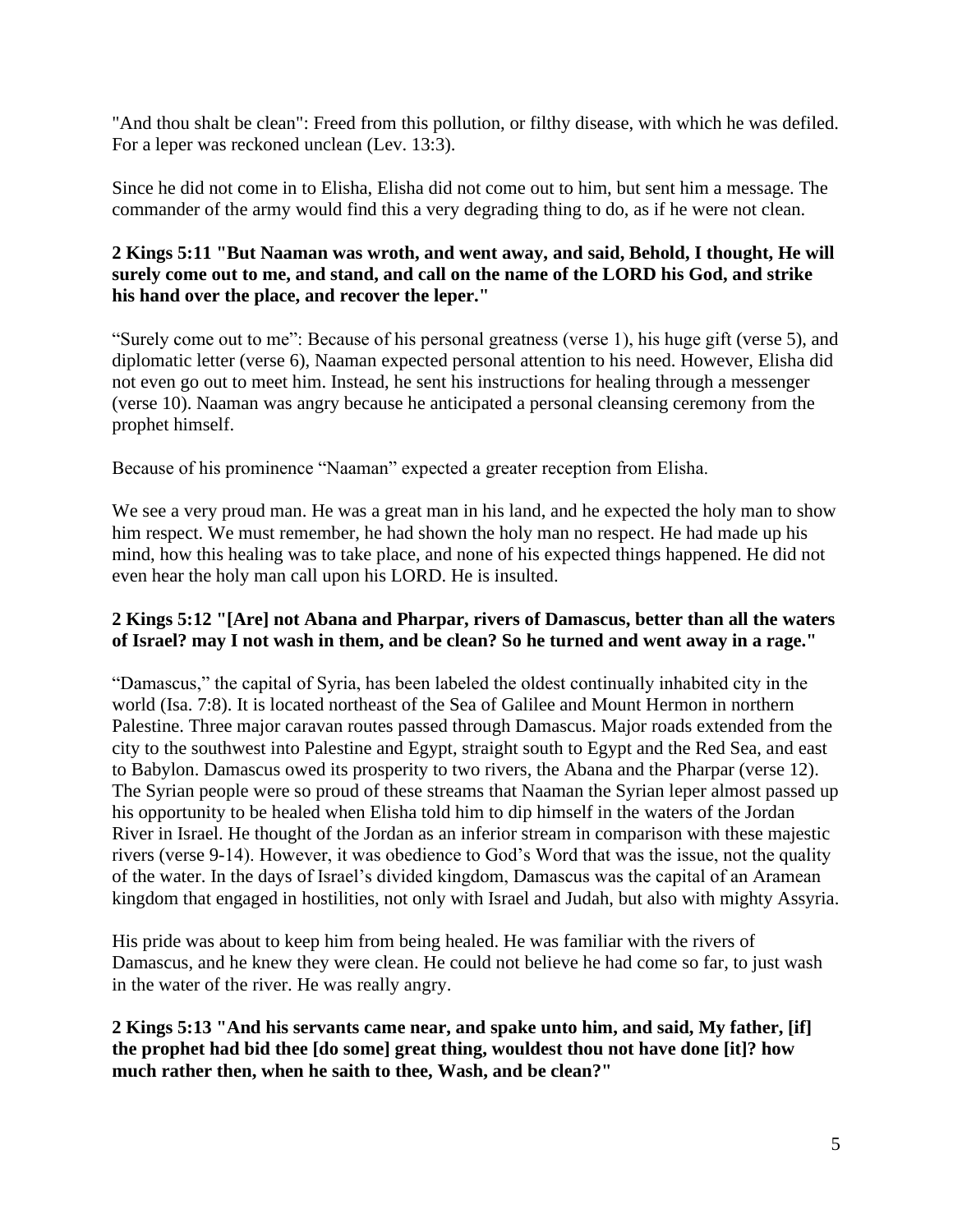"My father": The title "father" was not usually employed by servants to their masters, but was a common term of servitude, humility, or respect. The use of the term here may indicate something of the warmness that the servants felt for Naaman (2:12). His servants pointed out to Naaman that he had been willing to-do anything, no matter how hard, to be cured. He should be even more willing, therefore, to do something as easy as washing in a muddy river.

The servants were not so puffed up with pride. They are saying to Naaman, what will it hurt to wash in the water and try it? You might be healed. You have come so far, why not just try washing in the river like the prophet said?

## **2 Kings 5:14 "Then went he down, and dipped himself seven times in Jordan, according to the saying of the man of God: and his flesh came again like unto the flesh of a little child, and he was clean."**

"Flesh of a little child": This description indicates that ancient leprosy was a disease of the skin, distinct from modern leprosy, a disease primarily of the nerves.

For the term "man of God" (see the note on 1 Sam. 9:6-11).

He realized how foolish it was, not to take the advice of the holy man, after he had come so far to get his advice. He swallowed his pride, and obeyed the commands of God which came from Elisha's lips. He immediately had soft skin like a young man. His leprosy was gone, and his skin was very soft.

Verses 15-18: More than Naaman's physical condition had changed. He displayed new attitudes as well: thanksgiving (verse 15), reverence (verse 17), and humility (verse 18).

Verses 15-16: Naaman's conversion is reminiscent of other Gentiles in the Old Testament: Rahab (Josh. 2:11; Ruth (Ruth 1:16), and the sailors and Ninevites in the Book of Jonah (Jonah 1:14, 16: 3:5-10). He expressed his belief in the Lord by confessing that "there is no God in all the earth, except in Israel."

#### **2 Kings 5:15 "And he returned to the man of God, he and all his company, and came, and stood before him: and he said, Behold, now I know that [there is] no God in all the earth, but in Israel: now therefore, I pray thee, take a blessing of thy servant."**

"There is no God … but in Israel": Upon his healing, Naaman returned from the Jordan River to Elisha's house in Samaria (about 25 miles), to give confession of his new belief. Naaman confessed that there was only one God, Israel's God, the Lord. In saying this, Naaman put to shame the Israelites who continued to blasphemously believe that both the Lord and Baal were god (1 Kings 18:21).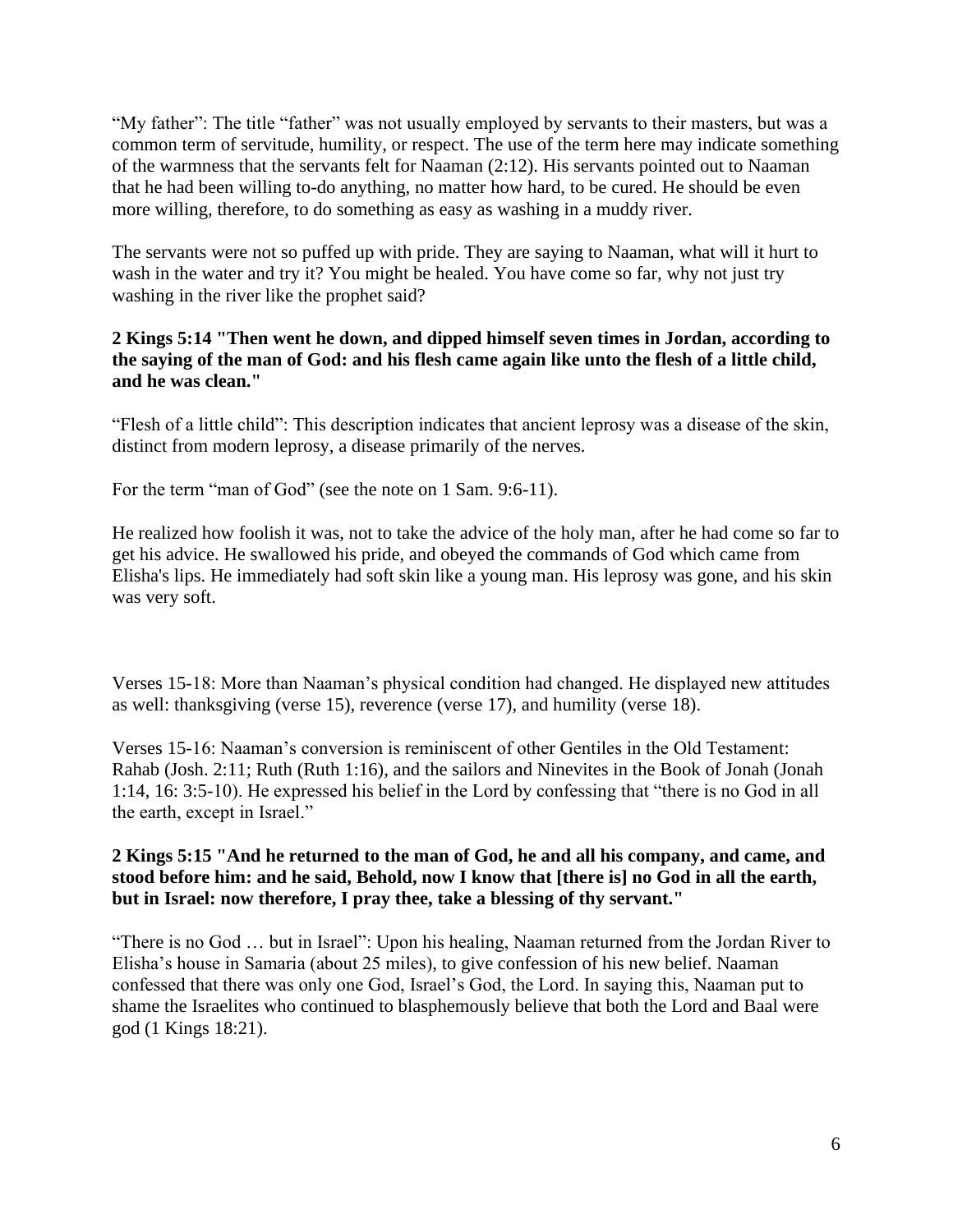He had been angry, when he left the house of the prophet before. Now, he went back and honored the prophet, who the LORD used to heal him. He recognizes the God of Elisha as the One True God. He tries to pay Elisha for the healing.

## **2 Kings 5:16 "But he said, [As] the LORD liveth, before whom I stand, I will receive none. And he urged him to take [it]; but he refused."**

Elisha demonstrated well the spiritual principle that God's ministers ought not to make merchandise of the ministry.

"He refused": To show that he was not driven by the mercenary motives of pagan priests and prophets, Elisha, though accepting gifts on other occasions (4:42), declined them here so the Syrians would see the honor of God only.

It was not wrong for the prophet to take an offering. In fact, generally the person blessed, did give an offering. It perhaps, was because Naaman had first expressed his importance, or it could have been because he was a heathen. Elisha possibly, wanted Naaman to see that a person could not buy the favors of God. Elisha wanted Naaman to realize that it was the LORD who truly healed him.

Verses 17-19: Most people believed deities had power only on their own soil (17:26-28). Naaman wanted to build an altar "to the Lord" with dirt from the land of Israel to insure that Yahweh would be present when he worshiped in his homeland of Syria ("Rimmon").

## **2 Kings 5:17 "And Naaman said, Shall there not then, I pray thee, be given to thy servant two mules' burden of earth? for thy servant will henceforth offer neither burnt offering nor sacrifice unto other gods, but unto the LORD."**

"Two mules' burden of earth": In the ancient Near East, it was thought that a god could be worshiped only on the soil of the nation to which he was bound. Therefore, Naaman wanted a load of Israelite soil on which to make burnt offerings and sacrifices to the Lord when he returned to Damascus. This request confirmed how Naaman had changed, whereas he had previously disparaged Israel's river, now he wanted to take a pile of Israel's soil to Damascus.

Naaman said above, "There is no God in all the earth, save in Israel". The request (in verse 17), was to take a little of Israel home with him, so he could worship on the soil of Israel. His burnt offering and sacrifices would be made on that soil. In doing this, he would be recognizing the God of Israel.

**2 Kings 5:18 "In this thing the LORD pardon thy servant, [that] when my master goeth into the house of Rimmon to worship there, and he leaneth on my hand, and I bow myself in the house of Rimmon: when I bow down myself in the house of Rimmon, the LORD pardon thy servant in this thing."**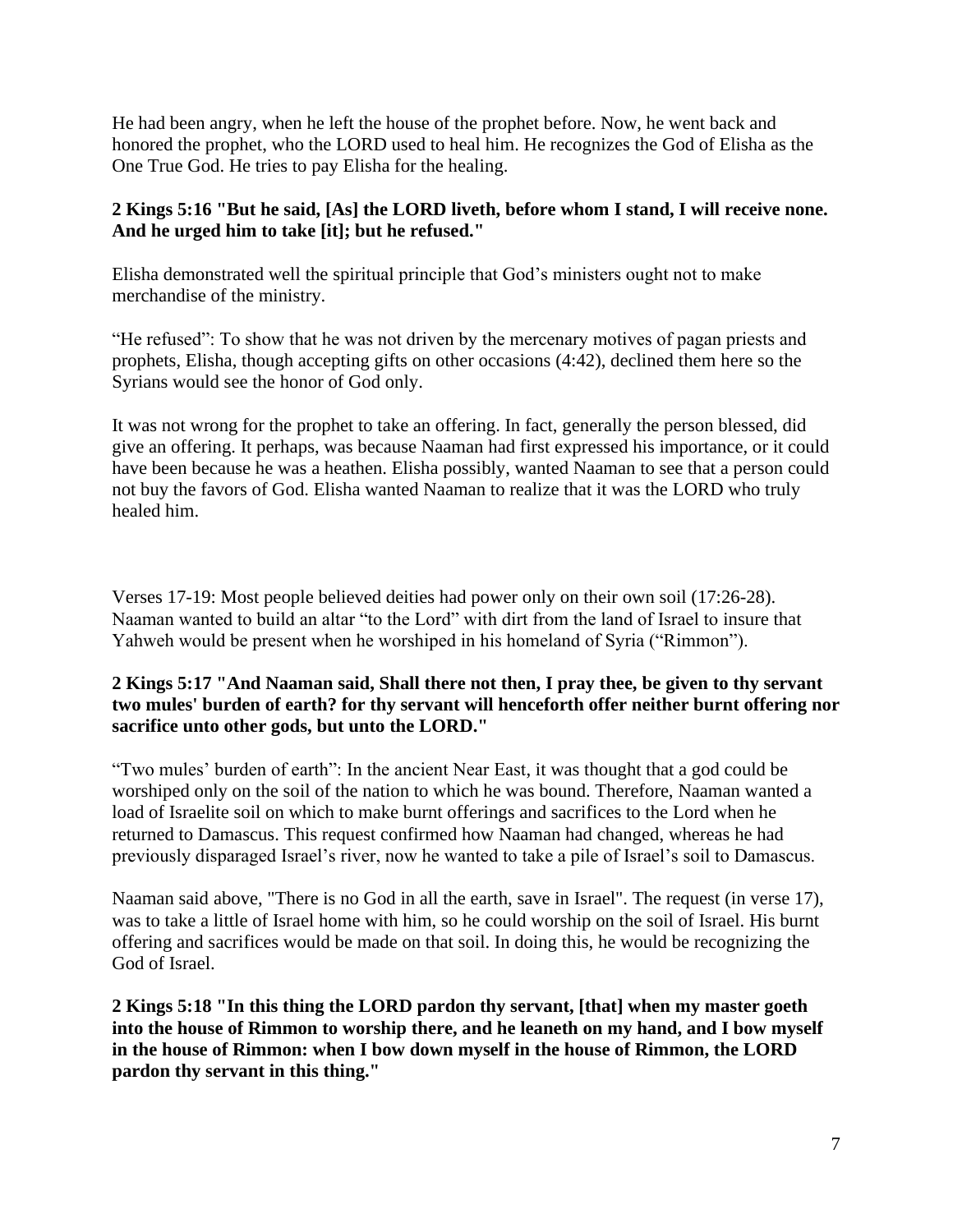"Rimmon": The Hebrew term "Rimmon" (literally "pomegranate"), is a parody of the Syrian deity, Hadad, whom the Assyrians named "Ramanu" (literally "the thunderer"). Hadad was the storm god, usually identified with the Canaanite god, Baal. As an aide to Syria's king, Naaman's duty demanded that he accompany the king to religious services at the temple of Rimmon in Damascus. Naaman requested that the Lord forgive this outward compromise of his true faith in and commitment to the Lord.

Naaman is asking in this, for the LORD to forgive him for going to the house of Rimmon to worship. He will no longer believe in any other god than the LORD. He will go to the house of Rimmon to keep from being killed. He is saying in advance, that the visit to the house of Rimmon would be to please his leader, and he would worship in form only. His heart will be forever with the LORD.

## **2 Kings 5:19 "And he said unto him, Go in peace. So he departed from him a little way."**

That is, the prophet said to Naaman.

"Go in peace": In peace of mind; be assured that God has pardoned this and all other transgressions.

"So he departed from him a little way": About a mile, as the Targum, and so other Jewish writers; of this phrase (see Gen. 35:16). Some say a land's length, that is, about one hundred and twenty feet; rather it was a thousand cubits, or half a mile.

In this, we do not see Elisha expressing approval of Naaman going to the house of Rimmon. He does not reprimand him either. He does send him away in peace.

Verses 20-27: "Gehazi" was struck with Naaman's "leprosy" because he succumbed to greed (Col. 3:5).

Verses 20-21: Gehazi's basic selfishness and shallow spiritual condition come to the surface in the following account. By contrast, "Naaman," who had resented being received by Elisha's messenger previously (verses 10-11), now comes down to meet the prophet's "servant."

#### **2 Kings 5:20 "But Gehazi, the servant of Elisha the man of God, said, Behold, my master hath spared Naaman this Syrian, in not receiving at his hands that which he brought: but, [as] the LORD liveth, I will run after him, and take somewhat of him."**

Within himself, observing what had passed.

"Behold, my master hath spared Naaman this Syrian, in not receiving at his hands that which he brought": He speaks contemptibly of Naaman, as an alien from the commonwealth of Israel, and reproaches his master for letting him go free, without paying for his cure. When he thought he should have taken what he brought and offered, and given it to needy Israelites, and especially to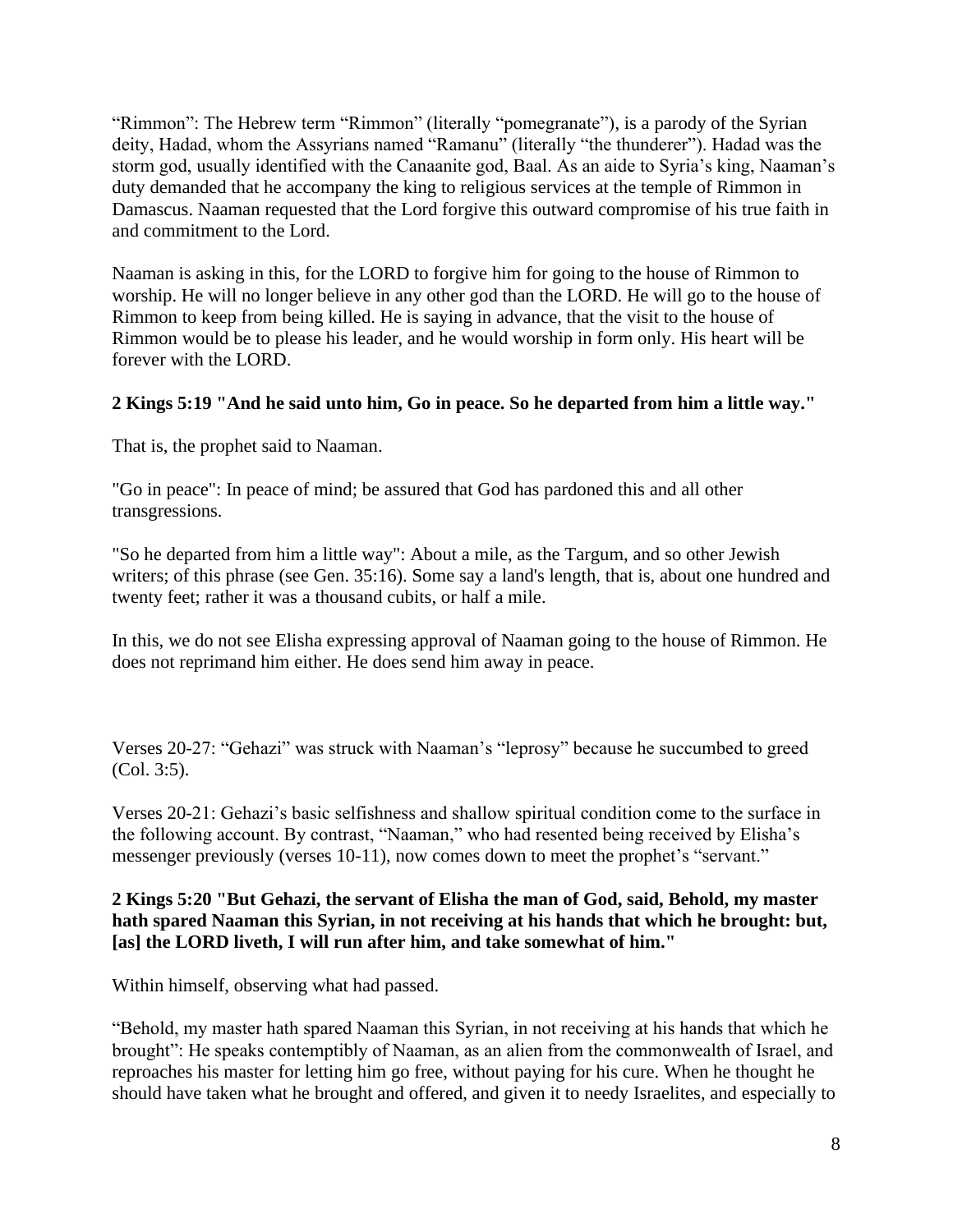the sons of the prophets, that wanted it. And perhaps it mostly disturbed him, that he had no share of it himself:

"But, as the Lord liveth, I will run after him, and take somewhat of him": The word for "somewhat", wanting a letter usually in it, is what is sometimes used for a blot. Jarchi observes, that Gehazi taking something from Naaman, was a blot unto him, and indeed such a one that he could not wipe off.

The greed of Gehazi is showing. He is like many today, who are in the ministry for the money they make from it. That is the wrong reason to minister, as we will see in the next few verses. It is such a shame that he tries to include the LORD in this act of lying and stealing. He uses the phrase "as the LORD liveth". Had he been a true servant of the LORD, and of Elisha in particular, he would have trusted Elisha's judgment on this matter.

## **2 Kings 5:21 "So Gehazi followed after Naaman. And when Naaman saw [him] running after him, he lighted down from the chariot to meet him, and said, [Is] all well?"**

As fast as he could.

"And when Naaman saw him running after him": Which he might observe, looking back, or be informed of by some of his servants.

"He lighted down from the chariot to meet him": In honor to the prophet, whose servant he was.

"And said, is all well?" Fearing something ill had befallen Elisha; or he himself had done something wrong, which caused the servant to run after him.

Naaman had seen Gehazi serving Elisha. His respect, shown here, is for Elisha.

#### **2 Kings 5:22 "And he said, All [is] well. My master hath sent me, saying, Behold, even now there be come to me from mount Ephraim two young men of the sons of the prophets: give them, I pray thee, a talent of silver, and two changes of garments."**

"My master hath sent me": A lie for selfish gain revealed the sad state of Gehazi's character. Another lie followed to cover up (verse 25).

The servant of Elisha is giving an excuse to Naaman for Elisha changing his mind about the gift. Of course, this whole statement is a lie. A talent of silver was thought to weigh about 75 pounds. This is worth a great deal.

## **2 Kings 5:23 "And Naaman said, Be content, take two talents. And he urged him, and bound two talents of silver in two bags, with two changes of garments, and laid [them] upon two of his servants; and they bare [them] before him."**

"Two talents of silver": About 150 pounds of silver.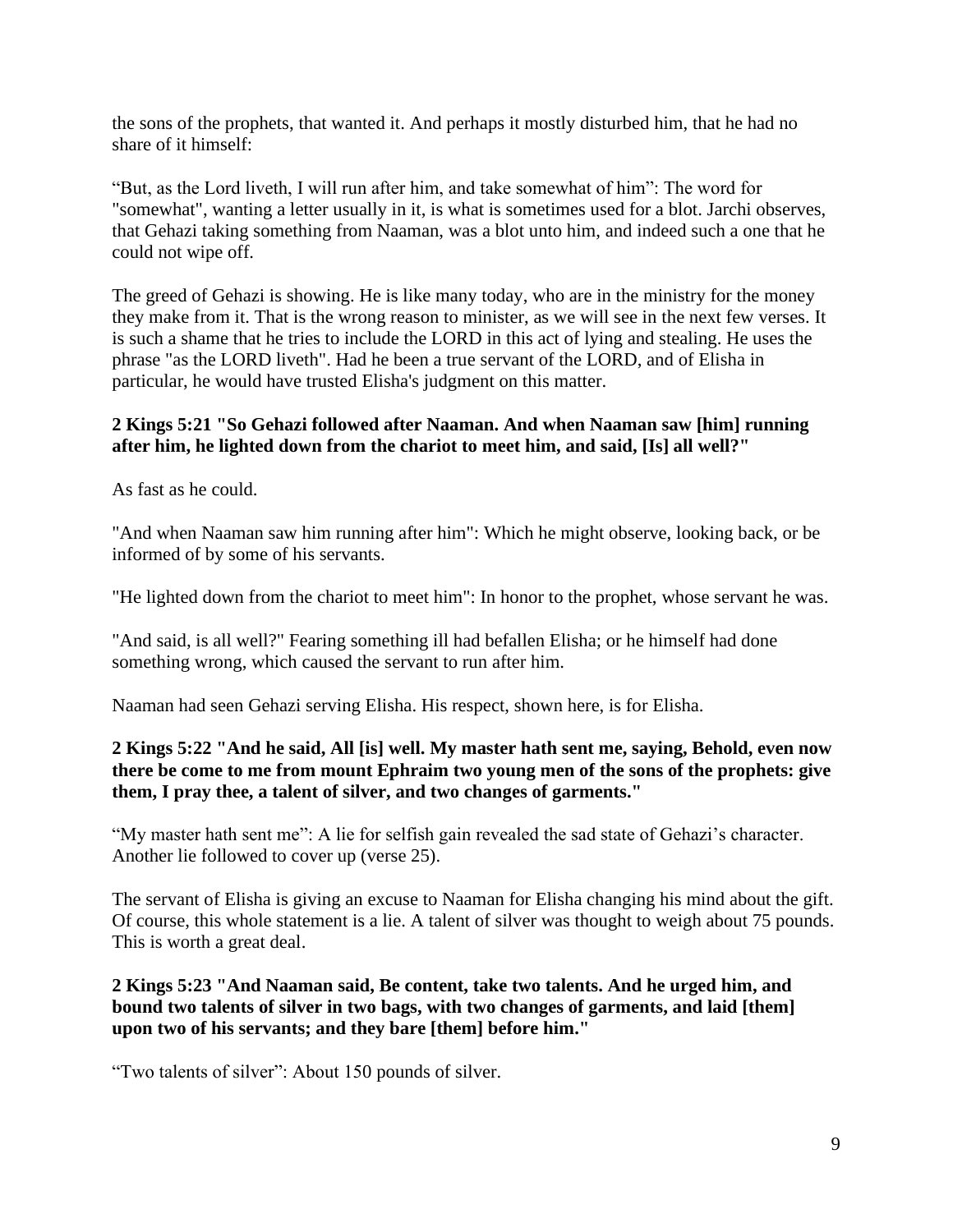Naaman was so thankful for his healing that he wanted to give even more than was asked. He insisted on giving two talents of silver and two changes of garments. It took two men to carry the silver. Even at that, the load would have been very heavy. These servants were not Gehazi's.

## **2 Kings 5:24 "And when he came to the tower, he took [them] from their hand, and bestowed [them] in the house: and he let the men go, and they departed."**

Of Samaria, or which was near it; a fortified place, and where was a watch, to whom he could safely commit the money and clothes.

"He took them from their hand": Not willing they should go any further with him, lest the affair should be discovered to his master.

"And bestowed them in the house": Deposited them there in the hands of some person whom he could trust; or laid them out, or ordered them to be laid out, in the purchase of houses, lands, vineyards, etc. (see 2 Kings 5:26).

"And he let the men go, and they departed": To their master.

Gehazi knows what he had done was wrong. He did not let the two carrying the load of silver come back into the city, for fear Elisha would find out what he had done. He hid the silver in the house, perhaps his own, and went to Elisha.

## **2 Kings 5:25 "But he went in, and stood before his master. And Elisha said unto him, Whence [comest thou], Gehazi? And he said, Thy servant went no whither."**

To know his will, and minister to him, as he had used to do, and as if he had never been from the house.

"And Elisha said unto him, whence comest thou, Gehazi?" Where had he been, and where was he last?

"And he said, thy servant went no whither": He pretended he had never been out of doors, which was another impudent lie. One would have thought that he who had lived so long with the prophet, and had seen the miracles wrought by him, and knew with what a spirit of prophecy he was endowed, would never have ventured to tell such an untruth, since he might expect to be detected. But covetousness had blinded his eyes and hardened his heart.

We can look back to when the staff of Elisha was sent by Gehazi to put on the face of the dead boy. We remember, the boy did not improve. Now, we know it was the hands of this liar that kept the staff from helping. God knew the heart of Gehazi even then. His heart had not been with the LORD all along.

**2 Kings 5:26 "And he said unto him, Went not mine heart [with thee], when the man turned again from his chariot to meet thee? [Is it] a time to receive money, and to receive**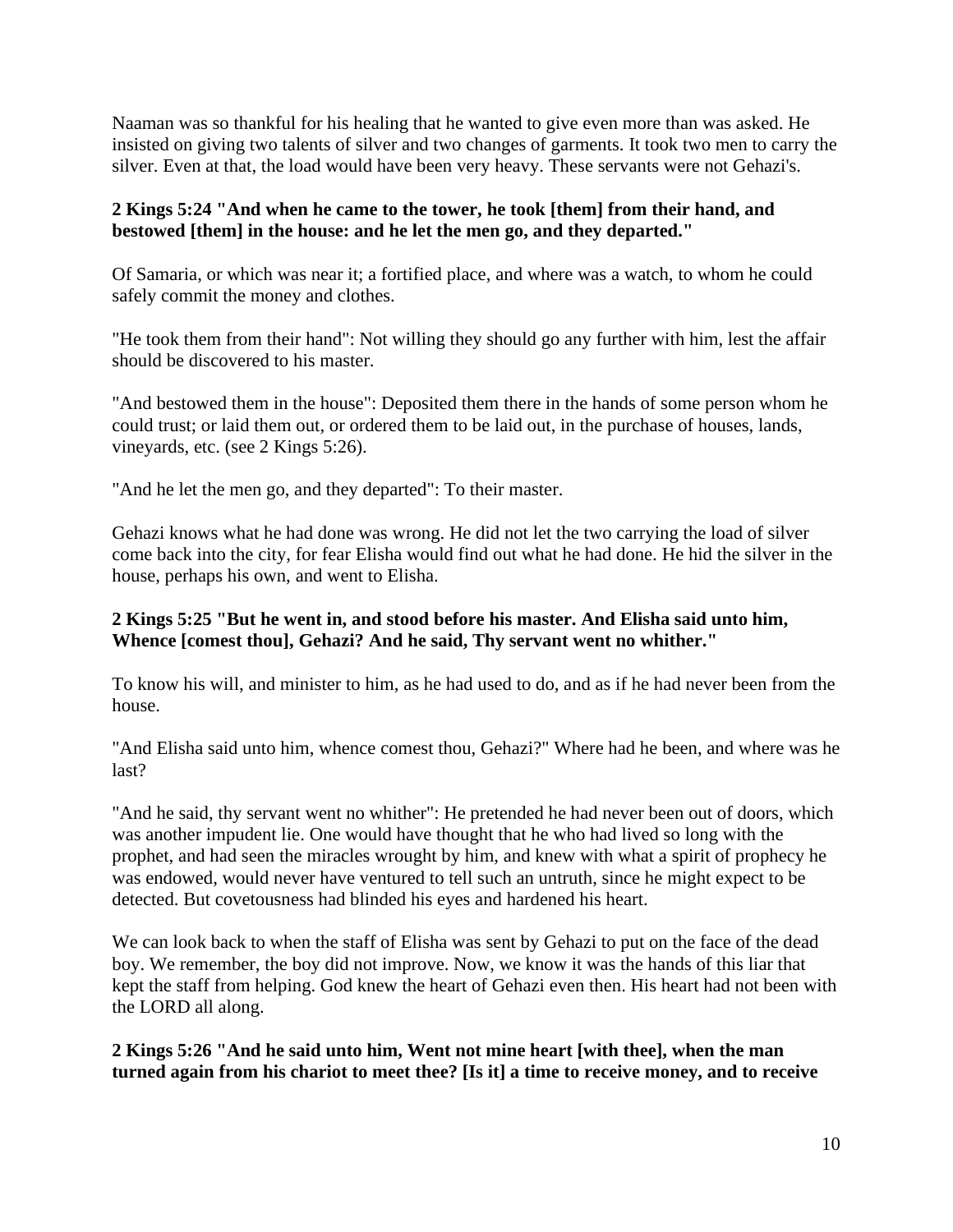#### **garments, and oliveyards, and vineyards, and sheep, and oxen, and menservants, and maidservants?"**

"Went not mine heart with thee": Elisha knew Gehazi lied. Though his body did not move, Elisha's mind had seen all that had transpired between Gehazi and Naaman.

All of man's ways (Job 11:11; Psalm 139:1-4), are ever open to the omniscient and omnipresent God!

Elisha loved Gehazi. He had been Elisha's personal servant, as Elisha had been Elijah's. Gehazi should have known that Elisha would know everything he did. Elisha had a vision of the whole thing. Gehazi's plan for the money was to buy oliveyards, vineyards, sheep, oxen, menservants and maidservants. He was tired of being poor, and wanted to be rich from the ministry. This sounds all too familiar, does it not?

#### **2 Kings 5:27 "The leprosy therefore of Naaman shall cleave unto thee, and unto thy seed for ever. And he went out from his presence a leper [as white] as snow."**

"Leprosy … shall cleave unto thee": Gehazi's greed had cast a shadow over the integrity of Elisha's prophetic office. This made him no better in the people's thinking than Israel's false prophets, who prophesied for material gain, the very thing he wanted to avoid (verses 15-16). Gehazi's act betrayed a lack of faith in the Lord's ability to provide. As a result, Elisha condemned Gehazi and his descendants to suffer Naaman's skin disease forever. The punishment was a twist for Gehazi, who had gone to "take something" from Naaman (verse 20), but what he received was Naaman's disease.

He took the gifts of Naaman, now he will also have his leprosy. He will no longer serve Elisha. He must go out from him. He was no longer fit to serve Elisha. He was not trustworthy, and his greed made him unfit for the ministry. The leprosy that Gehazi received was the worst kind. He received his as a curse for his terrible sin. He could stop the leprosy with himself, by never getting married. If he married and had a family, the curse of the father would be on his sons and daughters.

# **2 Kings 5 Questions**

- 1. Who was captain of the host of the king of Syria?
- 2. What kind of captain was he?
- 3. What does the name "Naaman" mean?
- 4. Who is the master spoken of in verse 1?
- 5. How did the little maid happen to be in Naaman's house?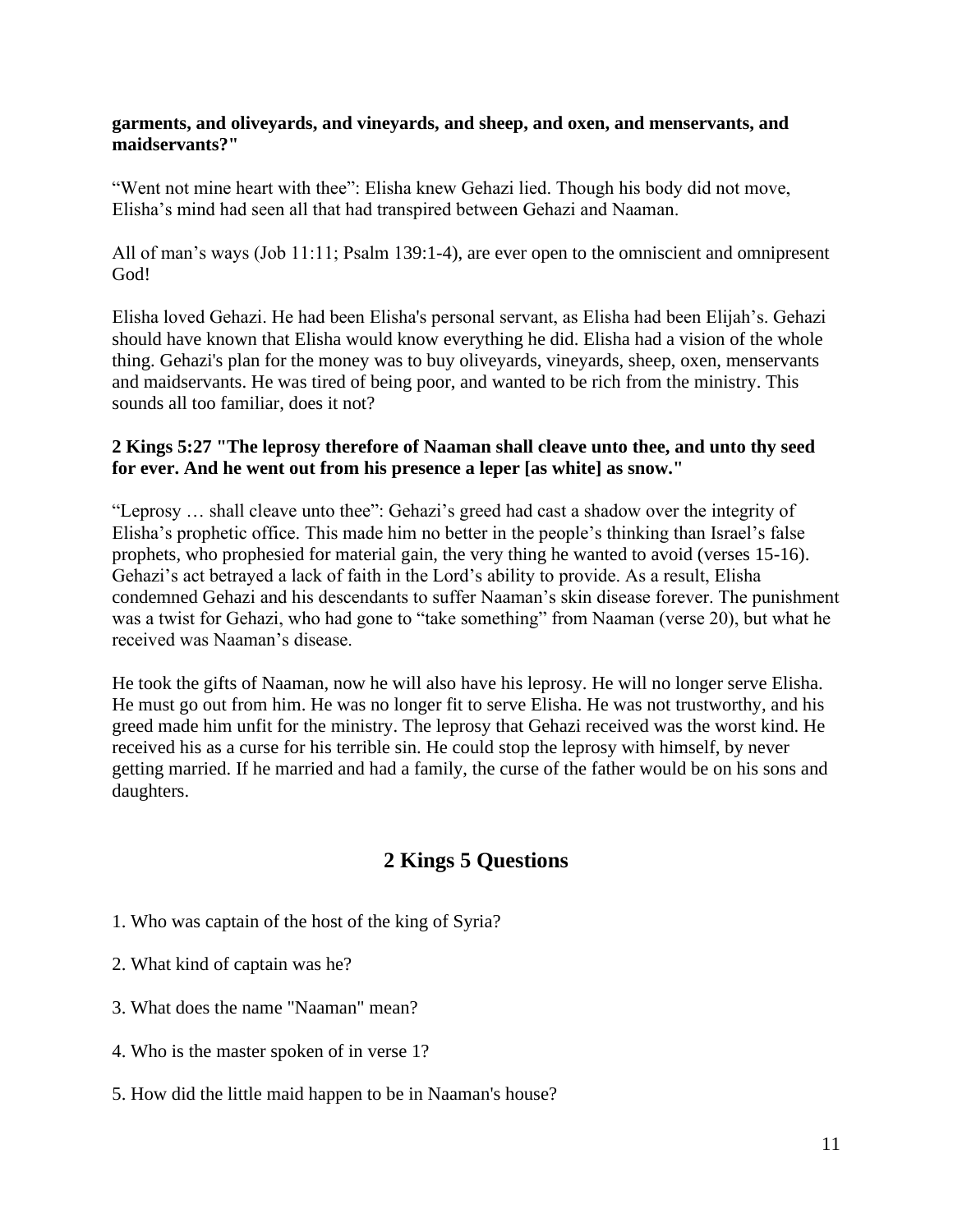- 6. How do we know the little maid liked Naaman?
- 7. Who does she suggest Naaman go to see, to get rid of his leprosy?
- 8. Naaman takes the maid's suggestion to whom?
- 9. What did Ben-hadad send as a gift to Elisha?
- 10. How much does a talent of silver weigh?
- 11. Who sent the letter to the king of Israel?
- 12. What did the letter request of the king?
- 13. When the king of Israel read the letter, what did he do?
- 14. When did Elisha send word to the king that he would help Naaman?
- 15. How did Naaman get to Elisha?
- 16. Why did Elisha not come out and speak personally with Naaman?
- 17. What did Elisha tell him to do?
- 18. How did Naaman feel about this?
- 19. His \_\_\_\_\_\_\_\_\_ was about to keep him from being healed.
- 20. Who spoke to Naaman, and convinced him to do what Elisha had told him to do?
- 21. What happened, when he obeyed the words of Elisha?
- 22. What admission did Naaman make in verse 15?
- 23. When Naaman offered Elisha gifts for what he had done, what did Elisha do?
- 24. What did Naaman ask Elisha for?
- 25. What did he want with dirt from Israel?
- 26. Who ran after Naaman, and asked for a gift?
- 27. What did Naaman give Gehazi?
- 28. Where did Gehazi hide the silver?